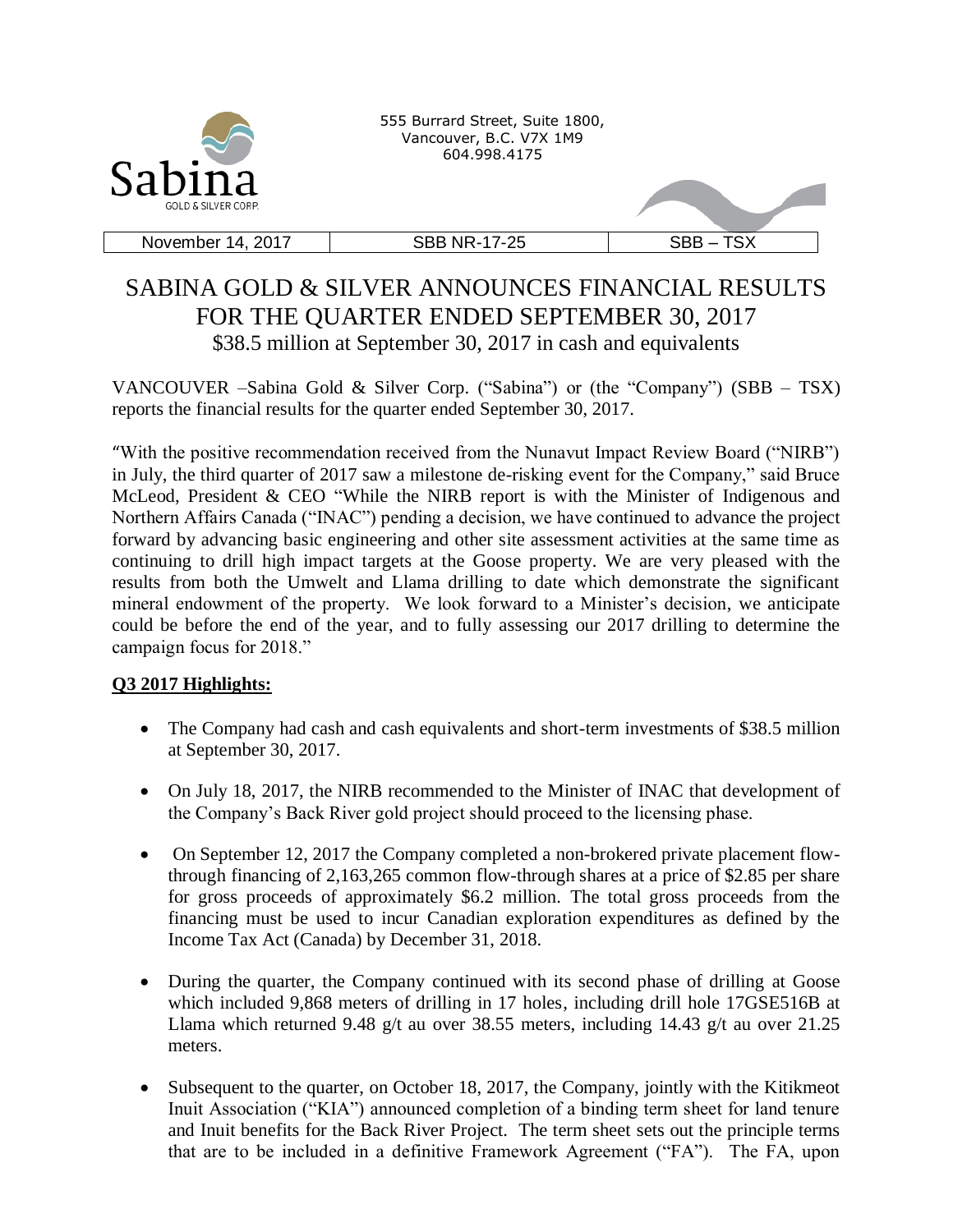completion would be a comprehensive agreement which would set out rights and obligations with respect to surface land access on Inuit owned land and will include an Inuit Impact and Benefit Agreement ("IIBA") among other obligations required by the Nunavut land claims agreement, including the following key provisions:

- A 20 year term;
- Surface access rights for exploration, development, mine construction and mine operations activities;
- Certain milestone payments including:
	- o Annual payment to the KIA of up to \$1 million;
	- o Issuance to the KIA of 6.7 million shares of Sabina;
	- o Grant to the KIA of a 1% net smelter royalty on future production at Back River;
	- o An initial investment of \$4 million into regional wealth creation initiatives in the Kitikmeot;
- For the quarter ended September 30, 2017, the Company reported net loss of \$0.5 million or \$0.00 per share.

### **Financial Results**

For the three months ended September 30, 2017, the Company reported a net loss of \$0.5 million or \$0.00 per share, in comparison to a net loss of \$3.7 million or \$0.02 per share in the corresponding period of 2016. The difference quarter over quarter was primarily the result of a write-down (\$5.2 million) on the Wishbone properties in 2016 and higher finance income in Q3 2017 (\$0.7 million) on amortization of flow-through premium associated with the flow-through financing completed in 2017. Partially offsetting were higher operating and deferred income tax expenses in Q3 2017 than the comparable period. Q3 2017 operating expenses were \$0.5 million higher than the comparable period due to: the higher professional services fees of \$0.3 million related to Back River project financing; higher travel expenses of \$0.1 million for marketing activities; and, higher stock based compensation resulting from more stock options granted in Q3 2017 than the comparable period.

For the nine months ended September 30, 2017, the Company reported a net loss of \$2.5 million, favourable by \$1.6 million compared to the same period of 2016. As noted above, the decrease in loss period over period was mainly due to the result of a write-down of the Wishbone properties and higher operating and deferred income tax expense in 2017 compared to 2016. Partially offsetting was a higher net gain (\$0.6 million) realized on the sale of Pure Gold shares in 2016 compared to 2017.

For the full September 30, 2017 interim financial statements and Management's Discussion and Analysis, please see the Company website at [www.sabinagoldsilver.com](http://www.sabinagoldsilver.com/) or on SEDAR.

# **SABINA GOLD & SILVER CORP**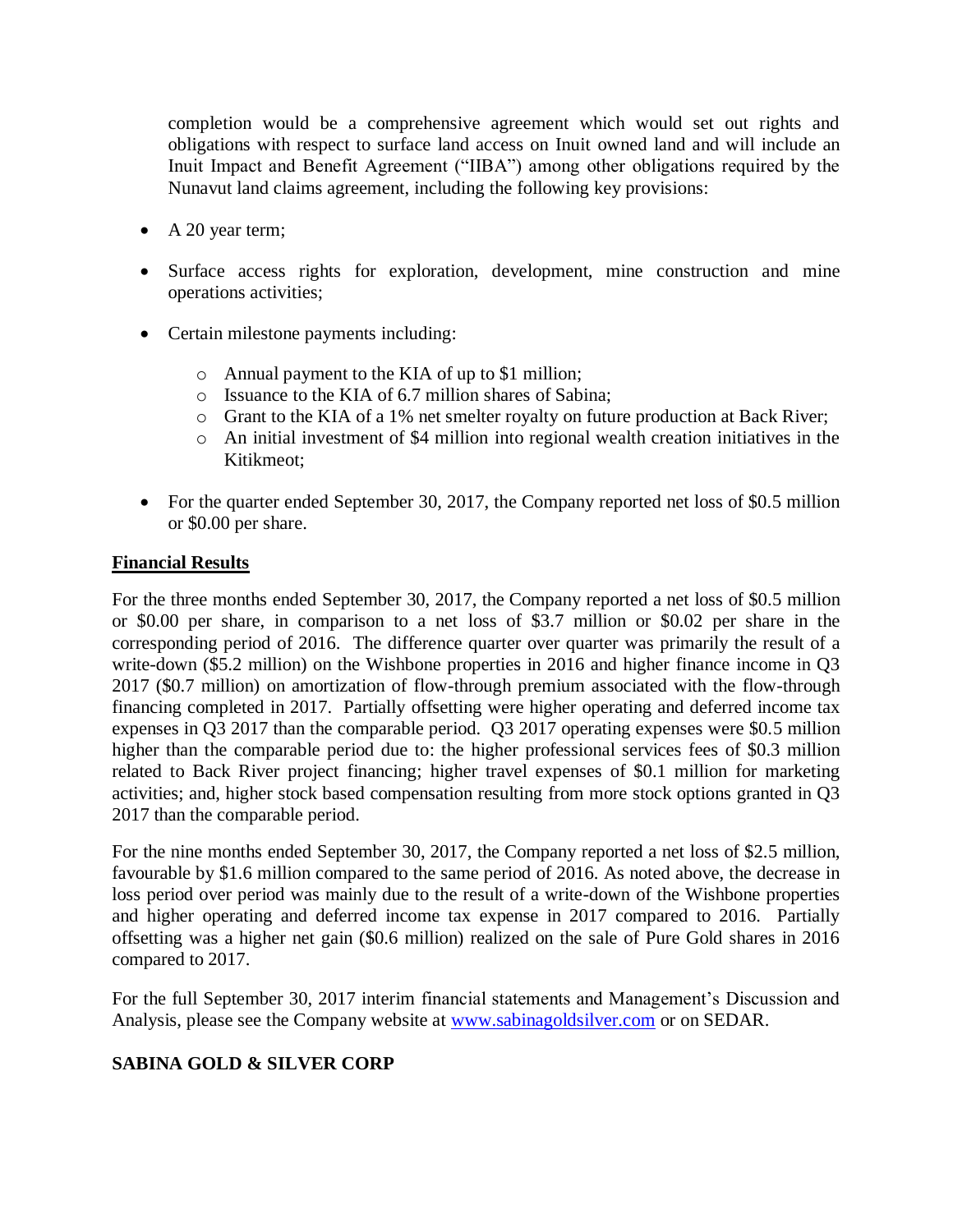#### **Sabina Gold & Silver Corp**

Sabina Gold & Silver Corp. is a well-financed, emerging precious metals company with district scale, world class undeveloped assets in one of the world's newest, politically stable mining jurisdictions: Nunavut, Canada.

In September, 2015, Sabina released a Feasibility Study on its 100% owned Back River Gold Project which presents a project that has been designed on a fit-for purpose basis, with the potential to produce ~200,000 ounces a year for ~11 years with a rapid payback of 2.9 years. At a US\$1,150 gold price and a 0.80 exchange rate, the Study delivers a potential after tax internal rate of return of approximately 24.2% with an initial CAPEX of \$415 million.

In addition to Back River, Sabina also owns a significant silver royalty on Glencore's Hackett River Project. The silver royalty on Hackett River's silver production is comprised of 22.5% of the first 190 million ounces produced and 12.5% of all silver produced thereafter.

All news releases and further information can be found on the Company's website at [www.sabinagoldsilver.com](http://www.sabinagoldsilver.com/) or on SEDAR a[t www.sedar.com.](http://www.sedar.com/) All technical reports have been filed on [www.sedar.com](http://www.sedar.com/)

For further information please contact:

Nicole Hoeller, Vice-President, Communications: **1 888 648-4218** 

**[nhoeller@sabinagoldsilver.com](mailto:nhoeller@sabinagoldsilver.com)**

#### **Forward Looking Statements**

This news release contains "forward-looking information" within the meaning of applicable securities laws (the "forward-looking statements"), including our belief as to the extent, results and timing of exploration programs and various studies including and exploration results, reserves estimates, potential production from and viability of the Company's properties, production and operating costs and permitting submission, timing and receipt of necessary permits and project approvals for future operations and access to project funding. These forward-looking statements are made as of the date of this news release. Readers are cautioned not to place undue reliance on forward-looking statements, as there can be no assurance that the future circumstances, outcomes or results anticipated in or implied by such forward-looking statements will occur or that plans, intentions or expectations upon which the forwardlooking statements are based will occur. While we have based these forward-looking statements on our expectations about future events as at the date that such statements were prepared, the statements are not a guarantee that such future events will occur and are subject to risks, uncertainties, assumptions and other factors which could cause events or outcomes to differ materially from those expressed or implied by such forward-looking statements. Such factors and assumptions include, among others, the effects of general economic conditions, commodity prices, changing foreign exchange rates and actions by government and regulatory authorities and misjudgments in the course of preparing forward-looking statements. In addition, there are known and unknown risk factors which could cause our actual results, performance or achievements to differ materially from any future results, performance or achievements expressed or implied by the forward-looking statements. Known risk factors include risks associated with exploration and project development; the need for additional financing; the calculation of mineral resources and reserves; operational risks associated with mining and mineral processing; fluctuations in metal prices; title matters; government regulation; obtaining and renewing necessary licenses and permits; environmental liability and insurance; reliance on key personnel; the potential for conflicts of interest among certain of our officers or directors; the absence of dividends; currency fluctuations; labour disputes; competition; dilution; the volatility of the our common share price and volume; future sales of shares by existing shareholders; and other risks and uncertainties, including those relating to the Back River Project and general risks associated with the mineral exploration and development industry described in our Annual Information Form, financial statements and MD&A for the fiscal period ended December 31, 2016 filed with the Canadian Securities Administrators and available at www.sedar.com. Although we have attempted to identify important factors that could cause actual actions, events or results to differ materially from those described in forward-looking statements, there may be other factors that cause actions, events or results not to be as anticipated, estimated or intended. There can be no assurance that forwardlooking statements will prove to be accurate, as actual results and future events could differ materially from those anticipated in such statements. Accordingly, readers should not place undue reliance on forward-looking statements. We are under no obligation to update or alter any forward-looking statements except as required under applicable securities laws. This news release has been authorized by the undersigned on behalf of Sabina Gold & Silver Corp.